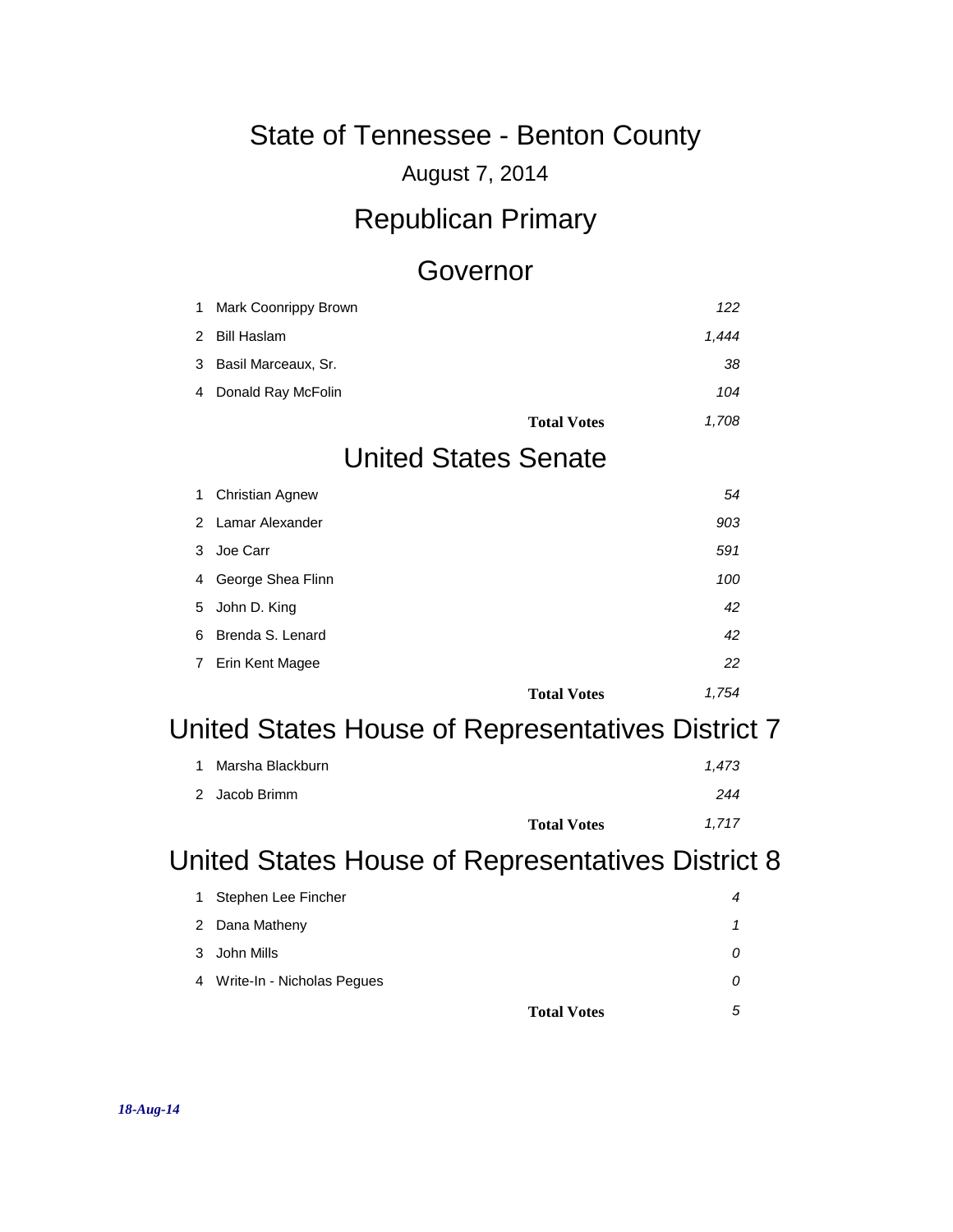#### August 7, 2014

### Republican Primary

## Tennessee House of Representatives District 75

|   | Tim Wirgau                                        | 1,617 |
|---|---------------------------------------------------|-------|
|   | <b>Total Votes</b>                                | 1,617 |
|   | State Executive Committeeman District 24          |       |
|   | Gary D. Kee                                       | 1,025 |
| 2 | Joey Mehlhorn                                     | 307   |
|   | <b>Total Votes</b>                                | 1,332 |
|   | <b>State Executive Committeewoman District 24</b> |       |
|   | Marilucile Counce                                 | 307   |
|   | Christi Cross                                     | 951   |

**Total Votes** *1,258*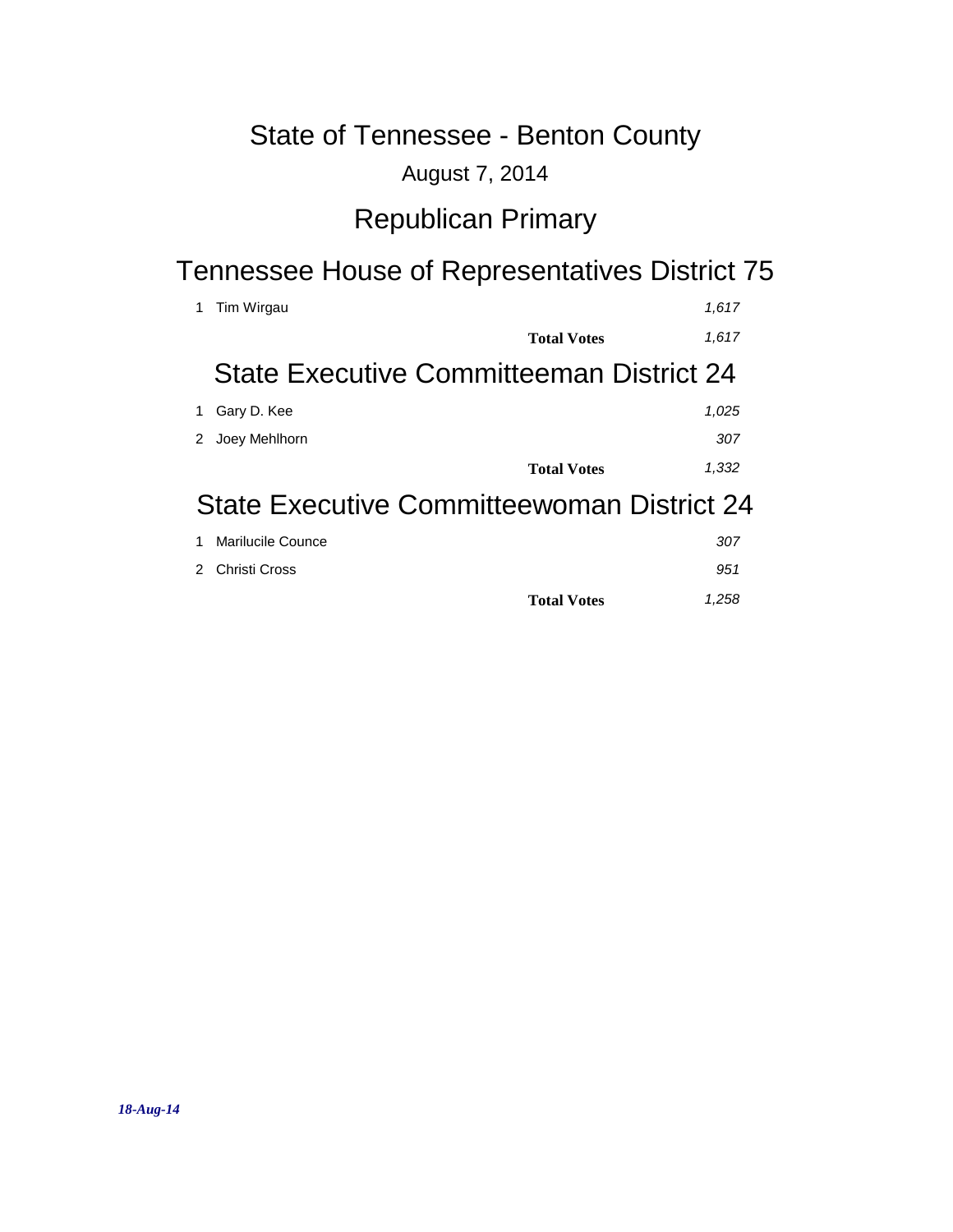August 7, 2014

### Democratic Primary

#### Governor

| 1 | Charles V. "Charlie" Brown                        |                    | 784   |
|---|---------------------------------------------------|--------------------|-------|
| 2 | Kennedy Spellman Johnson                          |                    | 319   |
| 3 | Wm. H. "John" McKamey                             |                    | 405   |
| 4 | Ron Noonan                                        |                    | 101   |
|   |                                                   | <b>Total Votes</b> | 1,609 |
|   | <b>United States Senate</b>                       |                    |       |
| 1 | <b>Terry Adams</b>                                |                    | 697   |
| 2 | Gordon Ball                                       |                    | 534   |
| 3 | Larry Crim                                        |                    | 183   |
| 4 | Gary Gene Davis                                   |                    | 251   |
|   |                                                   | <b>Total Votes</b> | 1,665 |
|   | United States House of Representatives District 7 |                    |       |
| 1 | Credo Comlan Amouzouvik                           |                    | 183   |
| 2 | Daniel Cramer                                     |                    | 1,363 |
|   |                                                   | <b>Total Votes</b> | 1,546 |
|   | United States House of Representatives District 8 |                    |       |
| 1 | Wes Bradley                                       |                    | 29    |
| 2 | Rickey Hobson                                     |                    | 13    |
| 3 | Lawrence A. Pivnick                               |                    | 4     |
| 4 | <b>Tom Reasons</b>                                |                    | 17    |
|   |                                                   |                    | 63    |
|   |                                                   | <b>Total Votes</b> |       |

## Tennessee House of Representatives District 75

| 1 Charles W. Cooper |                    | 646   |
|---------------------|--------------------|-------|
| 2 Randy Patton      |                    | 1.542 |
|                     | <b>Total Votes</b> | 2,188 |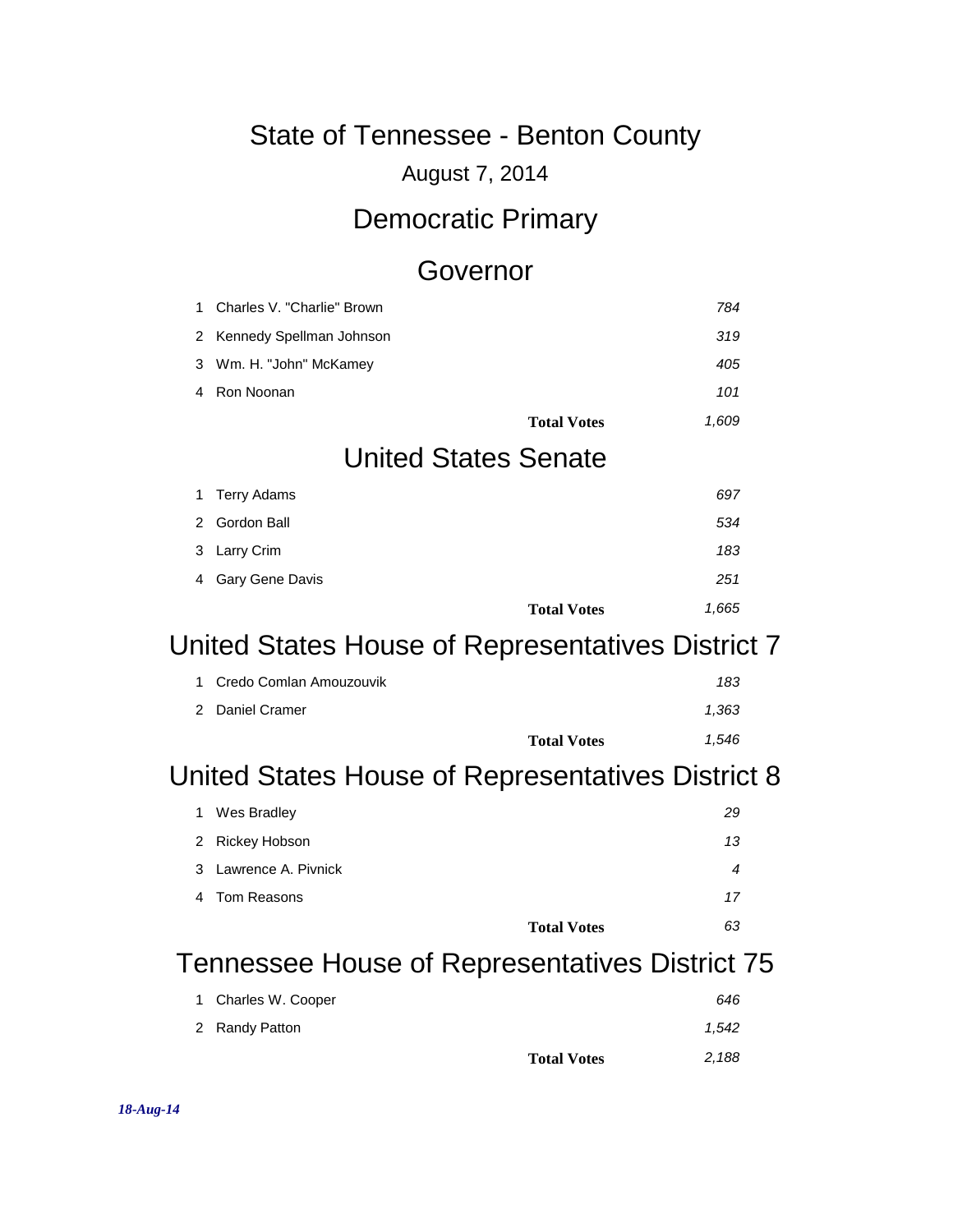#### August 7, 2014

## Democratic Primary

#### State Executive Committeeman District 24

| Don Farmer<br>$\overline{1}$               |                    | 1.295 |  |
|--------------------------------------------|--------------------|-------|--|
| 2 Toby A. Hampton                          |                    | 462   |  |
|                                            | <b>Total Votes</b> | 1.757 |  |
| State Executive Committeewoman District 24 |                    |       |  |

| 1 Angela Callis |                    | 1.527 |
|-----------------|--------------------|-------|
|                 | <b>Total Votes</b> | 1.527 |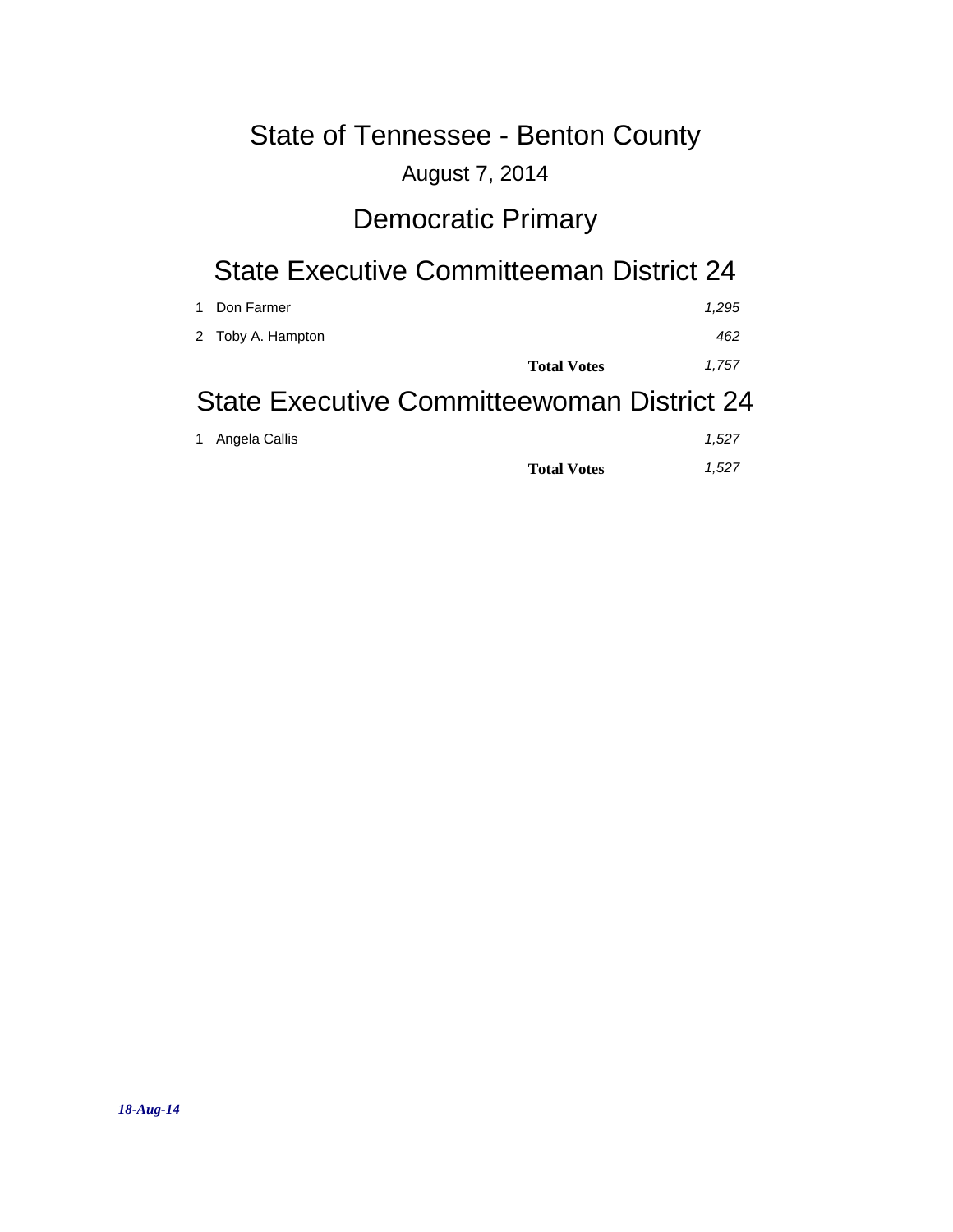#### August 7, 2014

#### State General

# Circuit Court Judge Part I District 24

| 1.             | C. Creed McGinley - Democratic               | 3,138 |
|----------------|----------------------------------------------|-------|
|                | <b>Total Votes</b>                           | 3,138 |
|                | Circuit Court Judge Part II District 24      |       |
| 1              | Vicki Hodge Hoover - Republican              | 1,790 |
| $\mathcal{P}$  | Donald E. Parish - Democratic                | 2,614 |
|                | <b>Total Votes</b>                           | 4,404 |
|                | <b>Chancellor District 24</b>                |       |
| 1              | Carma McGee - Republican                     | 1,516 |
| $\overline{2}$ | Michael U. King - Democratic                 | 2,898 |
|                | <b>Total Votes</b>                           | 4.414 |
|                | <b>District Attorney General District 24</b> |       |
| 1              | Matt Stowe - Republican                      | 2,334 |
| 2              | Hansel J. McCadams - Democratic              | 2,109 |
|                | <b>Total Votes</b>                           | 4.443 |
|                | <b>Public Defender District 24</b>           |       |
| 1              | Guy T. Wilkinson - Democratic                | 3,592 |
|                | <b>Total Votes</b>                           | 3,592 |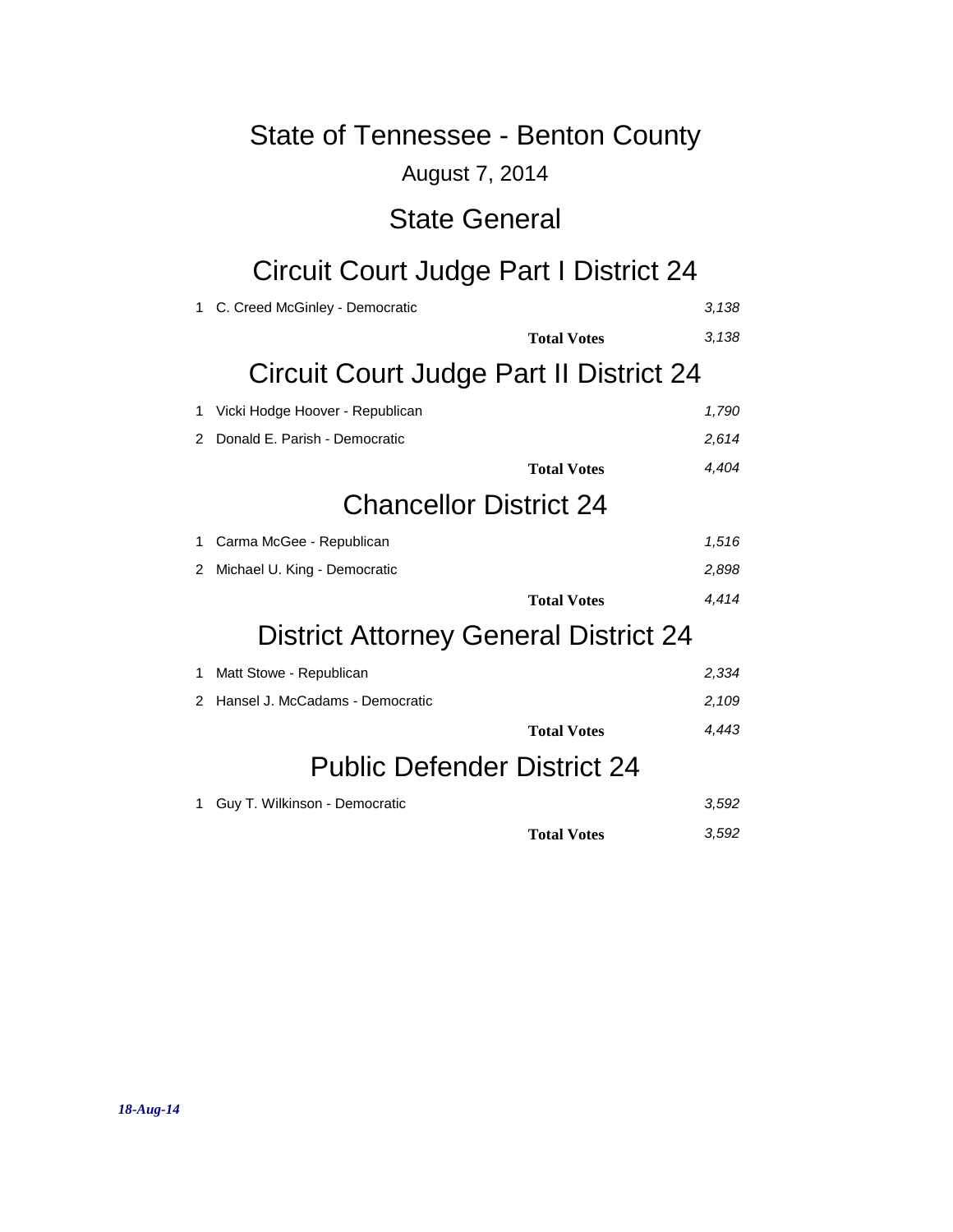August 7, 2014

### County General

## County Mayor

| 1 | Mary Powers - Republican            | 1,891 |
|---|-------------------------------------|-------|
| 2 | Barry L. Barnett - Democratic       | 2,669 |
|   | <b>Total Votes</b>                  | 4,560 |
|   | <b>County Commission District 1</b> |       |
| 1 | Henry Berry - Independent           | 222   |
| 2 | Ken D. Berry - Independent          | 288   |
| 3 | Angela Hollowell Hern - Independent | 342   |
| 4 | Ward A Plant - Independent          | 350   |
| 5 | Trey Smith - Independent            | 420   |
|   | <b>Total Votes</b>                  | 1,622 |
|   | <b>County Commission District 2</b> |       |
| 1 | Dene Cox - Independent              | 229   |
| 2 | Dayna J Ferguson - Independent      | 385   |
| 3 | Allen Dale Kee - Independent        | 229   |
| 4 | Fred A. Patterson - Independent     | 245   |
| 5 | Rocky Presson - Independent         | 294   |
| 6 | Jimmy Wiseman - Independent         | 367   |
| 7 | Keith Wolfe - Independent           | 141   |
|   | <b>Total Votes</b>                  | 1,890 |
|   | <b>County Commission District 3</b> |       |
| 1 | Gary Furr - Independent             | 513   |
| 2 | Morris Rogers - Independent         | 415   |
| 3 | Brett Rogers - Independent          | 443   |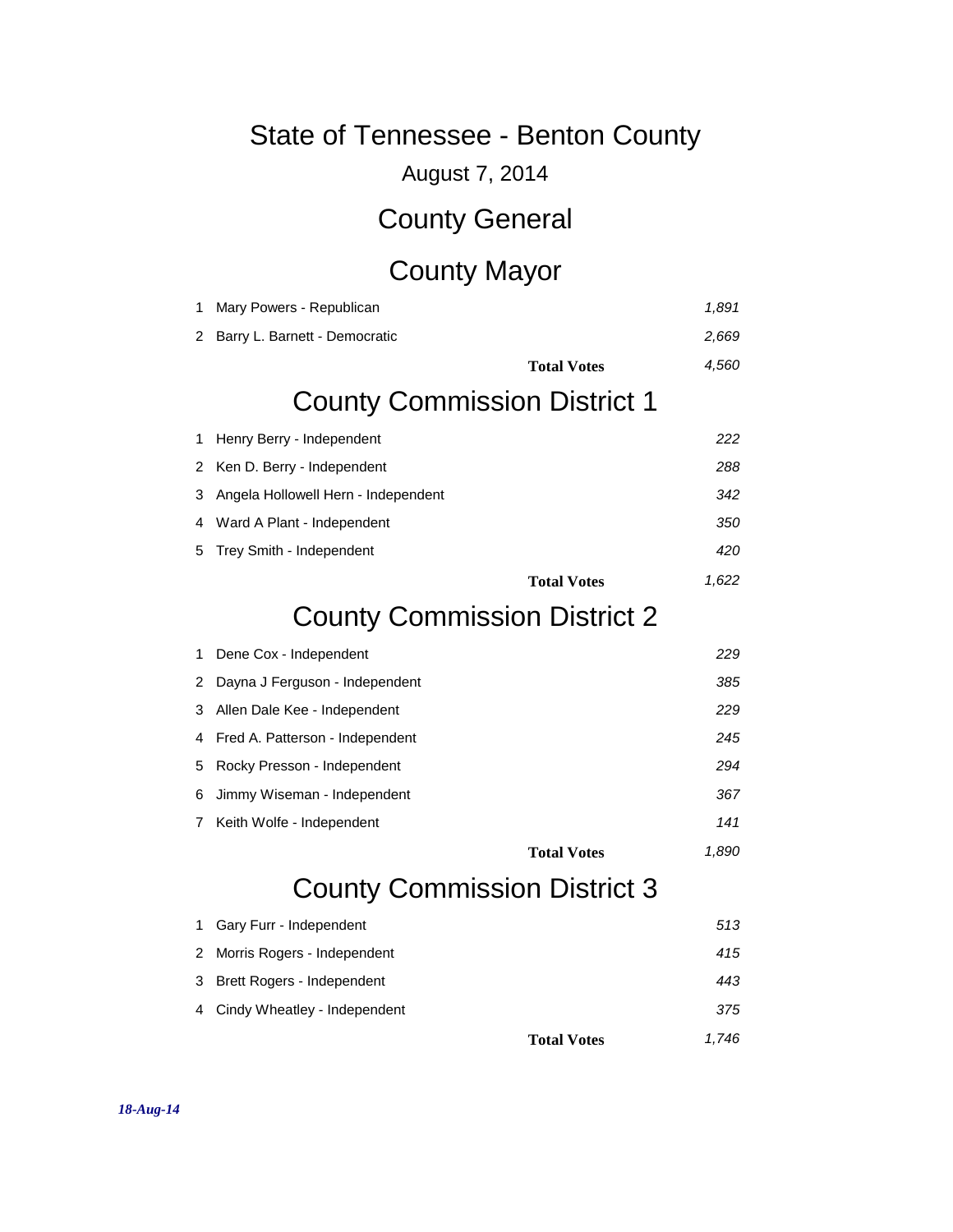August 7, 2014

## County General

# County Commission District 4

| 1 | Jerry Brandon - Independent          | 423   |
|---|--------------------------------------|-------|
| 2 | Sonny Hall - Independent             | 506   |
| 3 | William (Butch) Hatler - Independent | 375   |
| 4 | Bill Nobles - Independent            | 255   |
|   | <b>Total Votes</b>                   | 1,559 |
|   | <b>County Commission District 5</b>  |       |
| 1 | Emily N. Hatcher - Independent       | 397   |
| 2 | Shawn Hatler - Independent           | 312   |
| З | William (Bill) Kee Sr. - Independent | 465   |
| 4 | Rosanne Kelley Ward - Independent    | 373   |
|   | <b>Total Votes</b>                   | 1,547 |
|   | <b>County Commission District 6</b>  |       |
| 1 | Rhonda Arnold - Independent          | 395   |
| 2 | Gary L. Evans - Independent          | 464   |
| 3 | Write-In - Lyle Vanlew - Independent | 38    |
|   | <b>Total Votes</b>                   | 897   |
|   | <b>County Trustee</b>                |       |
| 1 | Sherry Crosno Beasley - Democratic   | 3,913 |
|   | <b>Total Votes</b>                   | 3,913 |
|   | General Sessions Judge               |       |
| 1 | John W. Whitworth - Democratic       | 3,909 |
|   | <b>Total Votes</b>                   | 3,909 |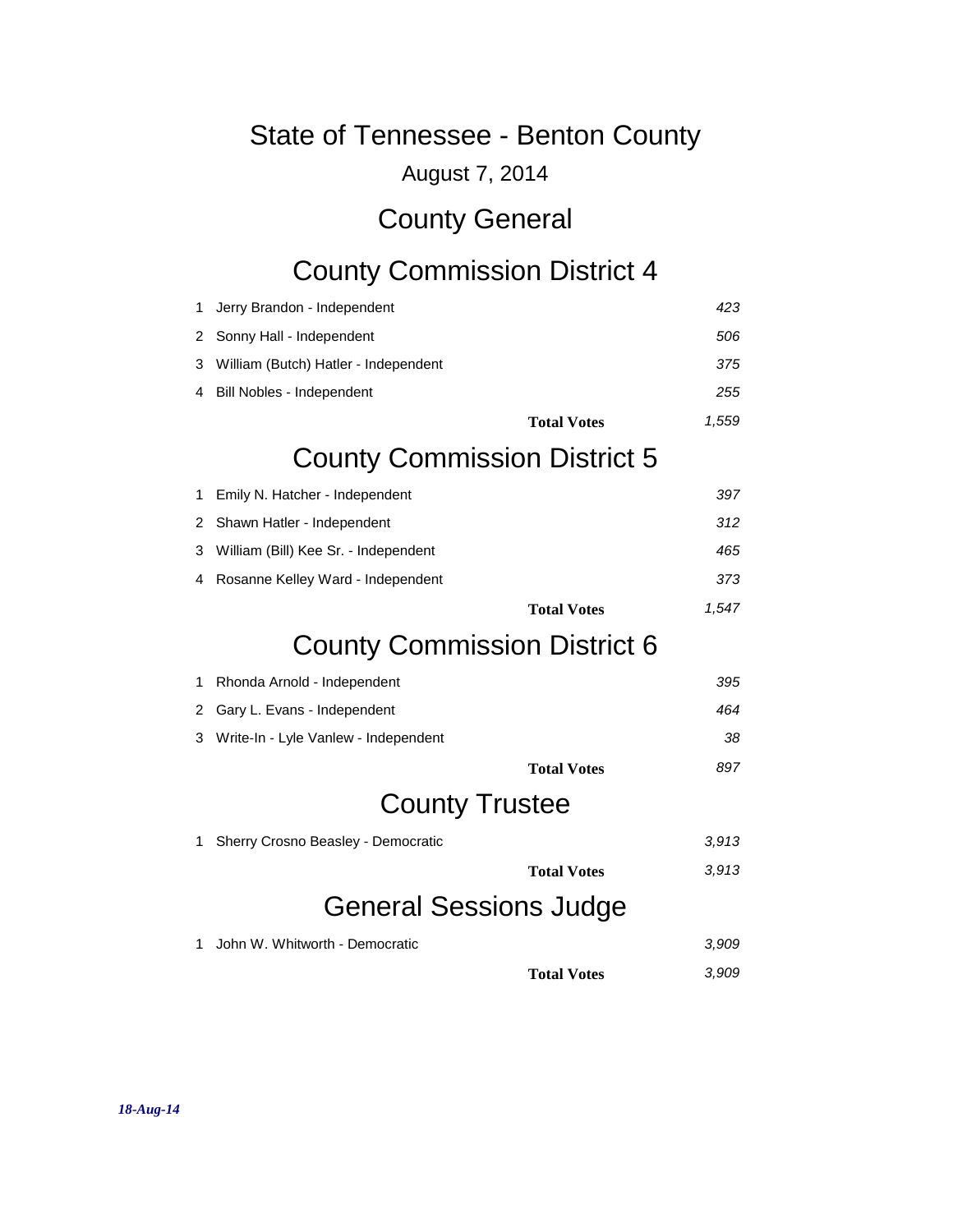August 7, 2014

# County General

### **Sheriff**

| 1 | Tony King - Democratic              | 1,854                       |  |  |
|---|-------------------------------------|-----------------------------|--|--|
| 2 | Kenny Christopher - Independent     | 2,054                       |  |  |
| 3 | Ronnie Smiley Stewart - Independent | 839                         |  |  |
|   |                                     | 4,747<br><b>Total Votes</b> |  |  |
|   | <b>Circuit Court Clerk</b>          |                             |  |  |
| 1 | Sam Rainwaters - Democratic         | 3,764                       |  |  |
|   |                                     | 3,764<br><b>Total Votes</b> |  |  |
|   | <b>County Clerk</b>                 |                             |  |  |
| 1 | Wanda McLarty Malin - Democratic    | 3,653                       |  |  |
| 2 | Kim Kelley - Independent            | 961                         |  |  |
|   |                                     | 4,614<br><b>Total Votes</b> |  |  |
|   | <b>Register of Deeds</b>            |                             |  |  |
| 1 | Lorie Smith Matlock - Democratic    | 1,343                       |  |  |
| 2 | Katelyn Arnold - Independent        | 962                         |  |  |
| 3 | Sonya Baylor Volz - Independent     | 2,392                       |  |  |
|   |                                     | 4,697<br><b>Total Votes</b> |  |  |
|   | <b>Highway Superintendent</b>       |                             |  |  |
| 1 | Barry Buck Carter - Democratic      | 3,938                       |  |  |
|   |                                     | 3,938<br><b>Total Votes</b> |  |  |
|   | <b>School Board District 1</b>      |                             |  |  |
| 1 | Keith Arnold - Independent          | 523                         |  |  |
|   |                                     | 523<br><b>Total Votes</b>   |  |  |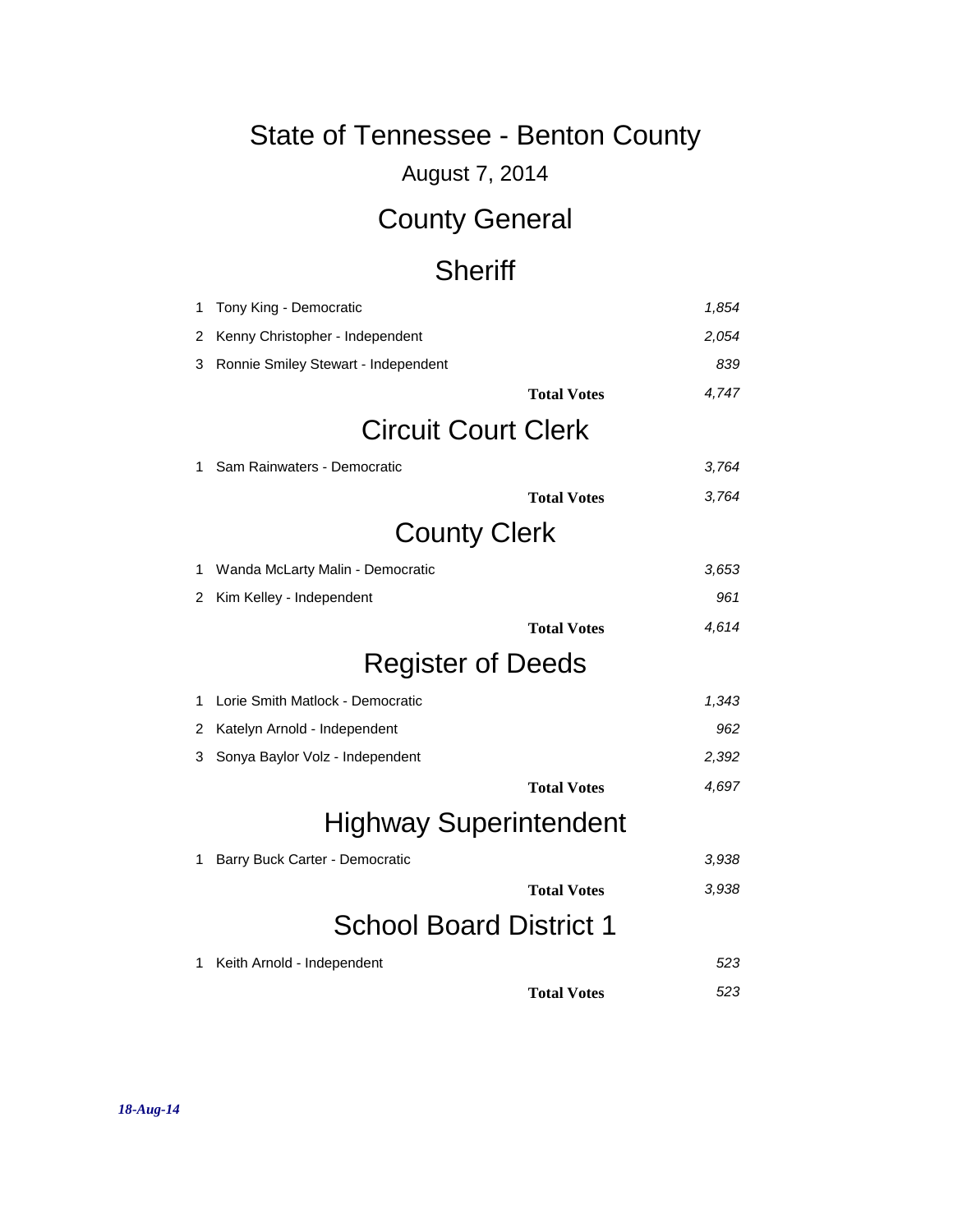| <b>State of Tennessee - Benton County</b> |                                    |     |  |
|-------------------------------------------|------------------------------------|-----|--|
|                                           | August 7, 2014                     |     |  |
|                                           | <b>County General</b>              |     |  |
|                                           | <b>School Board District 2</b>     |     |  |
| 1                                         | Mark Hargis - Independent          | 688 |  |
|                                           | <b>Total Votes</b>                 | 688 |  |
|                                           | <b>School Board District 3</b>     |     |  |
| 1                                         | Marko G. Winters - Independent     | 615 |  |
|                                           | <b>Total Votes</b>                 | 615 |  |
|                                           | <b>School Board District 4</b>     |     |  |
| 1                                         | James D. Woodall - Independent     | 589 |  |
|                                           | <b>Total Votes</b>                 | 589 |  |
|                                           | <b>School Board District 5</b>     |     |  |
| 1                                         | Brent Hedge - Independent          | 684 |  |
|                                           | <b>Total Votes</b>                 | 684 |  |
|                                           | <b>School Board District 6</b>     |     |  |
| 1                                         | Robert Dale Thompson - Independent | 633 |  |
|                                           | <b>Total Votes</b>                 | 633 |  |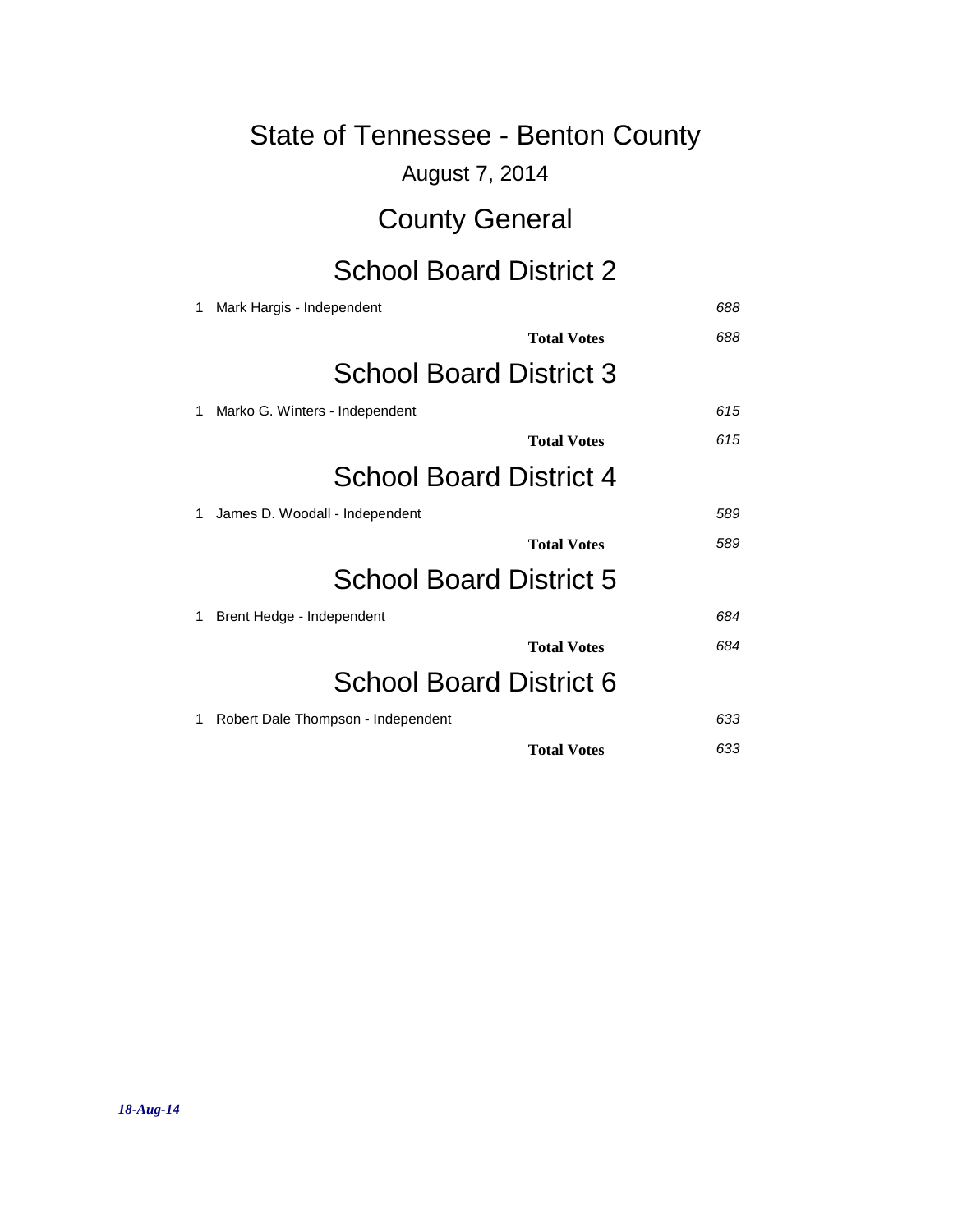#### August 7, 2014

### Judicial Retention

# Supreme Court

| 1 | Retain - Cornelia A. (Connie) Clark  |                    | 2,319 |  |
|---|--------------------------------------|--------------------|-------|--|
| 2 | Replace - Cornelia A. (Connie) Clark |                    | 1,425 |  |
|   |                                      | <b>Total Votes</b> | 3,744 |  |
|   | <b>Supreme Court</b>                 |                    |       |  |
| 1 | Retain - Sharon Gail Lee             |                    | 2,327 |  |
| 2 | Replace - Sharon Gail Lee            |                    | 1,384 |  |
|   |                                      | <b>Total Votes</b> | 3,711 |  |
|   | <b>Supreme Court</b>                 |                    |       |  |
| 1 | Retain - Gary R. Wade                |                    | 2,351 |  |
| 2 | Replace - Gary R. Wade               |                    | 1,352 |  |
|   |                                      | <b>Total Votes</b> | 3.703 |  |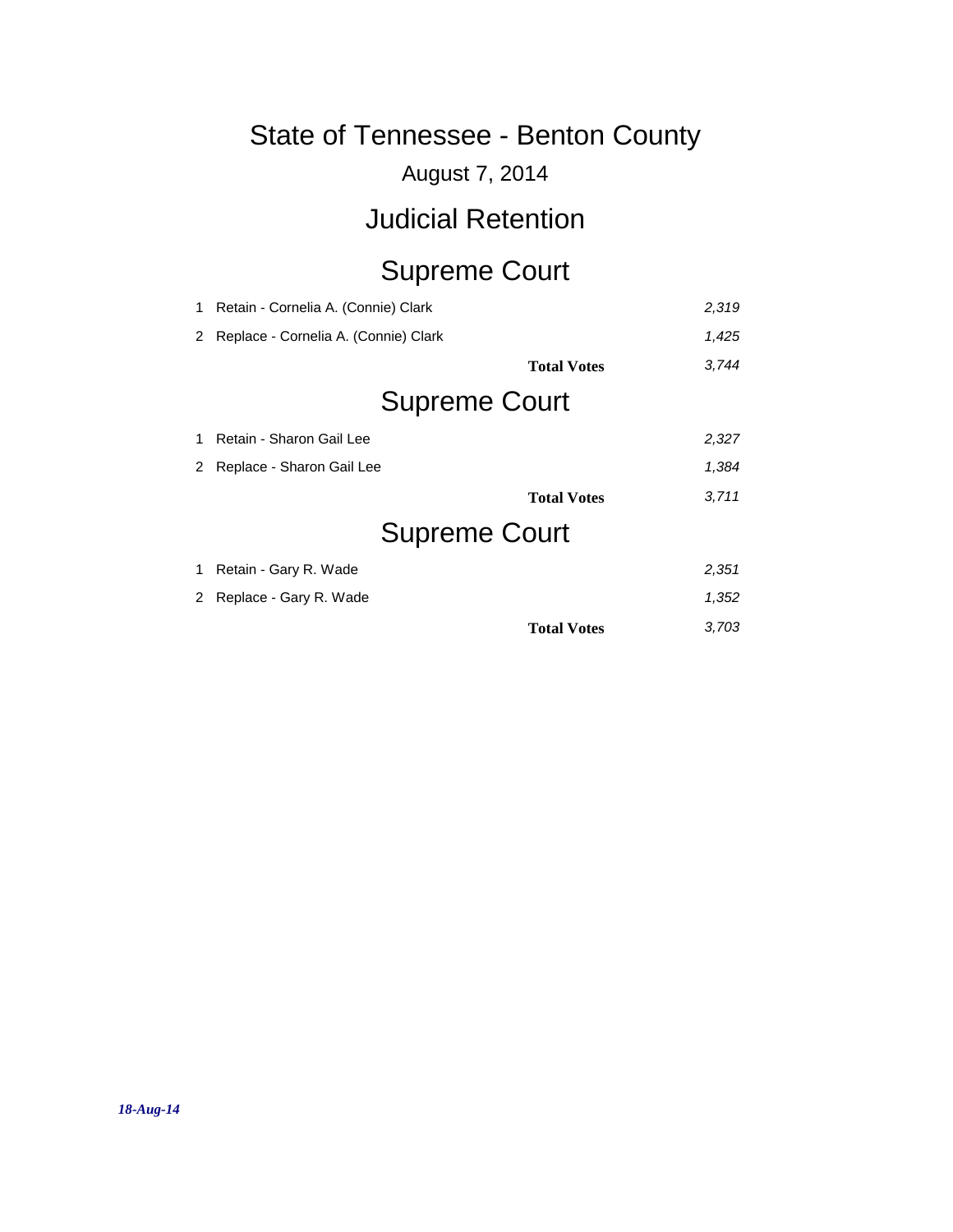#### August 7, 2014

#### Judicial Retention

# Court of Appeals - Eastern Division

| 1 | Retain - Thomas "Skip" Frierson            | 2,314 |
|---|--------------------------------------------|-------|
| 2 | Replace - Thomas "Skip" Frierson           | 1,253 |
|   | <b>Total Votes</b>                         | 3,567 |
|   | Court of Appeals - Eastern Division        |       |
| 1 | Retain - John W. McClarty                  | 2,254 |
| 2 | Replace - John W. McClarty                 | 1,113 |
|   | <b>Total Votes</b>                         | 3,367 |
|   | <b>Court of Appeals - Eastern Division</b> |       |
| 1 | Retain - Charles Susano                    | 2,042 |
| 2 | Replace - Charles Susano                   | 1,187 |
|   | <b>Total Votes</b>                         | 3,229 |
|   | Court of Appeals - Eastern Division        |       |
| 1 | Retain - Michael Swiney                    | 2,113 |
| 2 | Replace - Michael Swiney                   | 1,099 |
|   | <b>Total Votes</b>                         | 3,212 |
|   | <b>Court of Appeals - Middle Division</b>  |       |
| 1 | Retain - Andy D. Bennett                   | 2,126 |
| 2 | Replace - Andy D. Bennett                  | 1,075 |
|   | <b>Total Votes</b>                         | 3,201 |
|   | Court of Appeals - Middle Division         |       |
| 1 | Retain - Frank Clement                     | 2,264 |
| 2 | Replace - Frank Clement                    | 1,050 |
|   | <b>Total Votes</b>                         | 3,314 |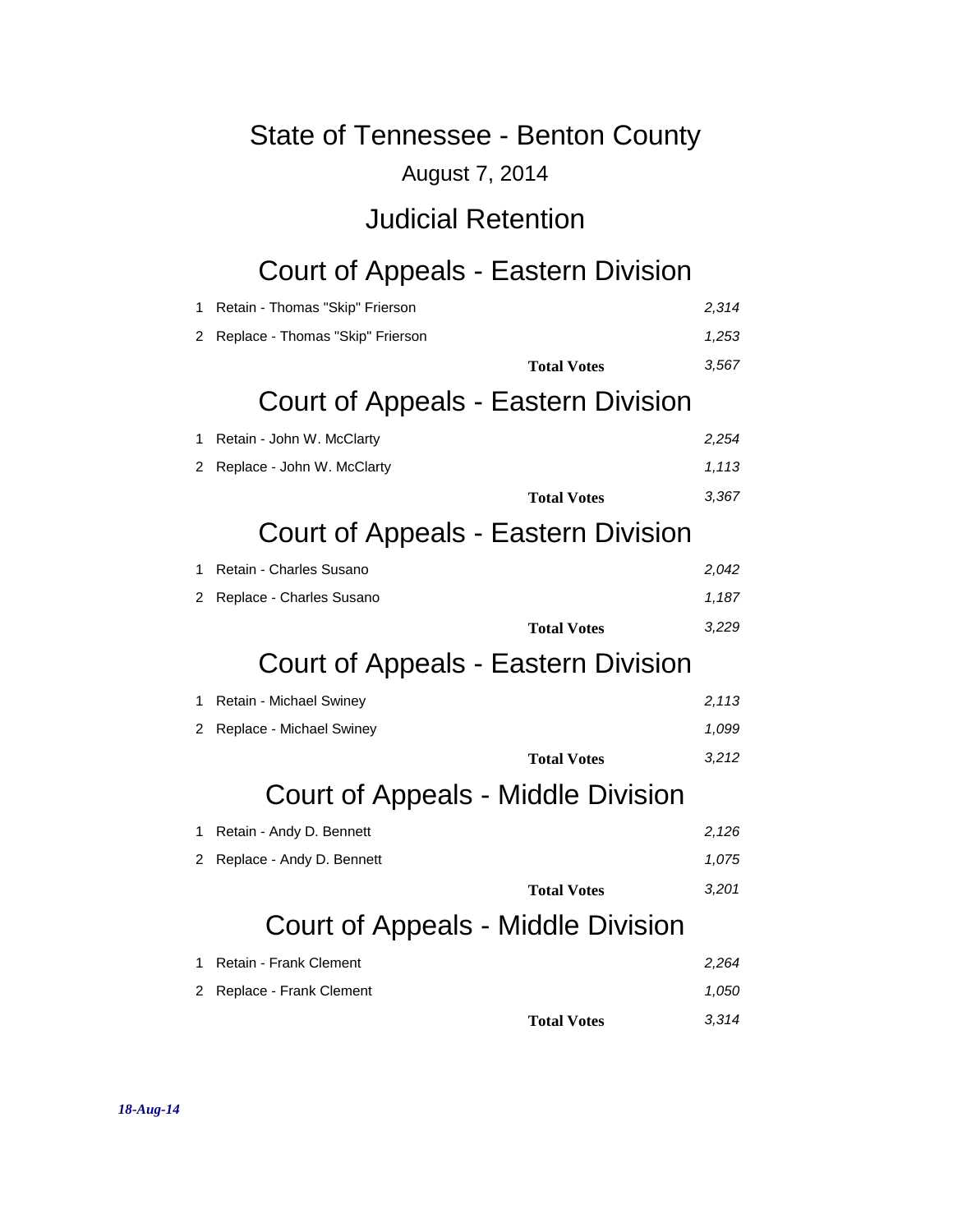#### August 7, 2014

### Judicial Retention

# Court of Appeals - Middle Division

| 1 | <b>Retain - Richard Dinkins</b>     |                                     | 2,053 |  |
|---|-------------------------------------|-------------------------------------|-------|--|
| 2 | Replace - Richard Dinkins           |                                     | 1,127 |  |
|   |                                     | <b>Total Votes</b>                  | 3,180 |  |
|   | Court of Appeals - Middle Division  |                                     |       |  |
| 1 | Retain - Neal McBrayer              |                                     | 2,043 |  |
| 2 | Replace - Neal McBrayer             |                                     | 1,117 |  |
|   |                                     | <b>Total Votes</b>                  | 3,160 |  |
|   | Court of Appeals - Western Division |                                     |       |  |
| 1 | Retain - Holly Kirby                |                                     | 2,132 |  |
| 2 | Replace - Holly Kirby               |                                     | 1,078 |  |
|   |                                     | <b>Total Votes</b>                  | 3,210 |  |
|   |                                     | Court of Appeals - Western Division |       |  |
|   |                                     |                                     |       |  |

|                                        | <b>Total Votes</b> | 3.184          |
|----------------------------------------|--------------------|----------------|
| 2 Replace - Steve Stafford             |                    | 1.066          |
| $\blacksquare$ Netall - Steve Stalloid |                    | 2. <i>I</i> IV |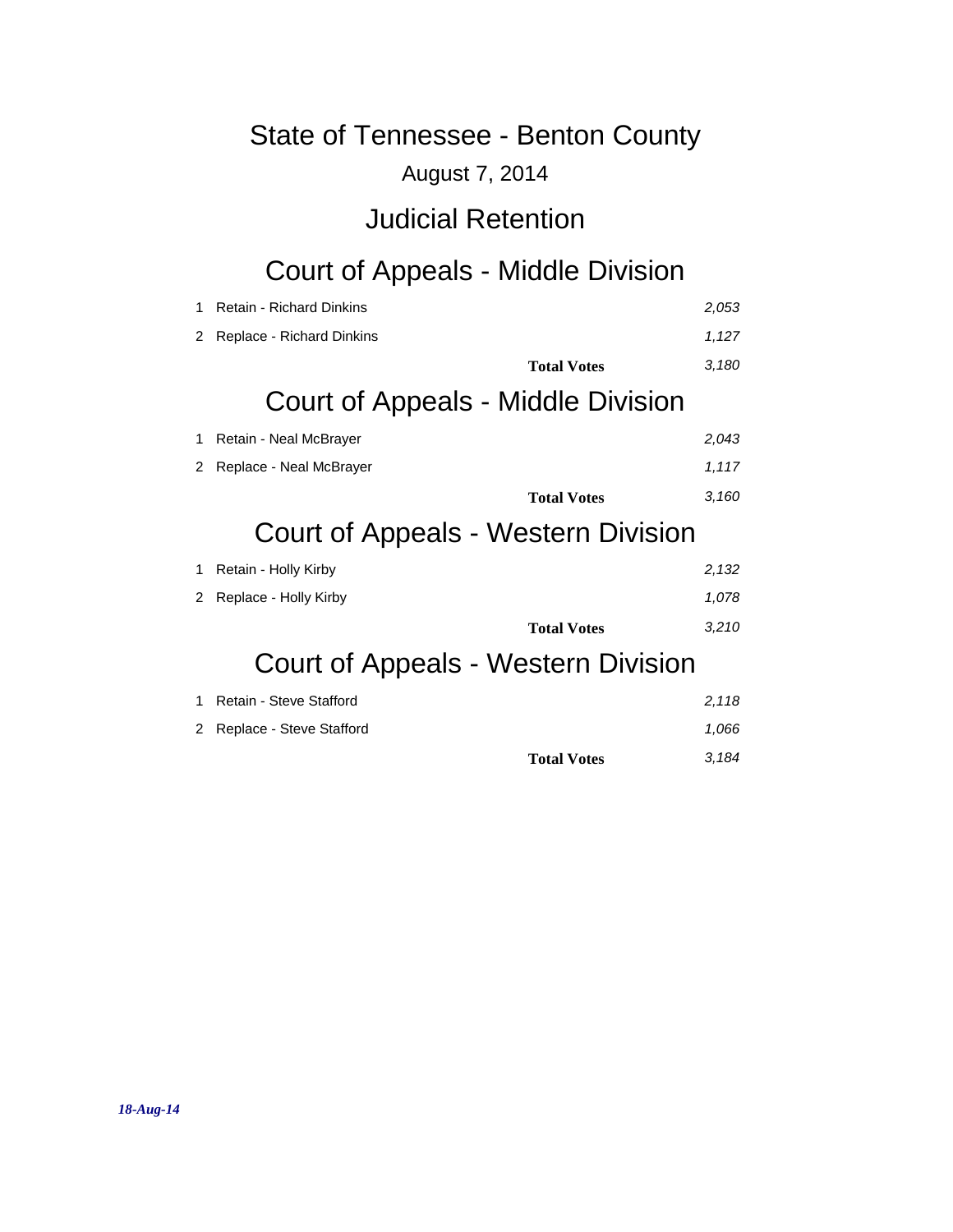#### August 7, 2014

#### Judicial Retention

# Court of Criminal Appeals - Eastern Division

| 1 | Retain - Norma McGee Ogle                    | 2,053 |  |
|---|----------------------------------------------|-------|--|
| 2 | Replace - Norma McGee Ogle                   | 1,120 |  |
|   | <b>Total Votes</b>                           | 3,173 |  |
|   | Court of Criminal Appeals - Eastern Division |       |  |
| 1 | Retain - D. Kelly Thomas, Jr.                | 2,063 |  |
| 2 | Replace - D. Kelly Thomas, Jr.               | 1,081 |  |
|   | <b>Total Votes</b>                           | 3,144 |  |
|   | Court of Criminal Appeals - Eastern Division |       |  |
| 1 | Retain - James C. Witt, Jr.                  | 2,063 |  |
| 2 | Replace - James C. Witt, Jr.                 | 1,078 |  |
|   | <b>Total Votes</b>                           | 3,141 |  |
|   | Court of Criminal Appeals - Middle Division  |       |  |
| 1 | Retain - Jeffrey S. Bivins                   | 2,065 |  |
| 2 | Replace - Jeffrey S. Bivins                  | 1,085 |  |
|   | <b>Total Votes</b>                           | 3,150 |  |
|   | Court of Criminal Appeals - Middle Division  |       |  |
| 1 | Retain - Robert W. Wedemeyer                 | 2,023 |  |
| 2 | Replace - Robert W. Wedemeyer                | 1,115 |  |
|   | <b>Total Votes</b>                           | 3,138 |  |
|   | Court of Criminal Appeals - Middle Division  |       |  |
| 1 | Retain - Thomas T. Woodall                   | 2,187 |  |
| 2 | Replace - Thomas T. Woodall                  | 1,023 |  |
|   | <b>Total Votes</b>                           | 3,210 |  |